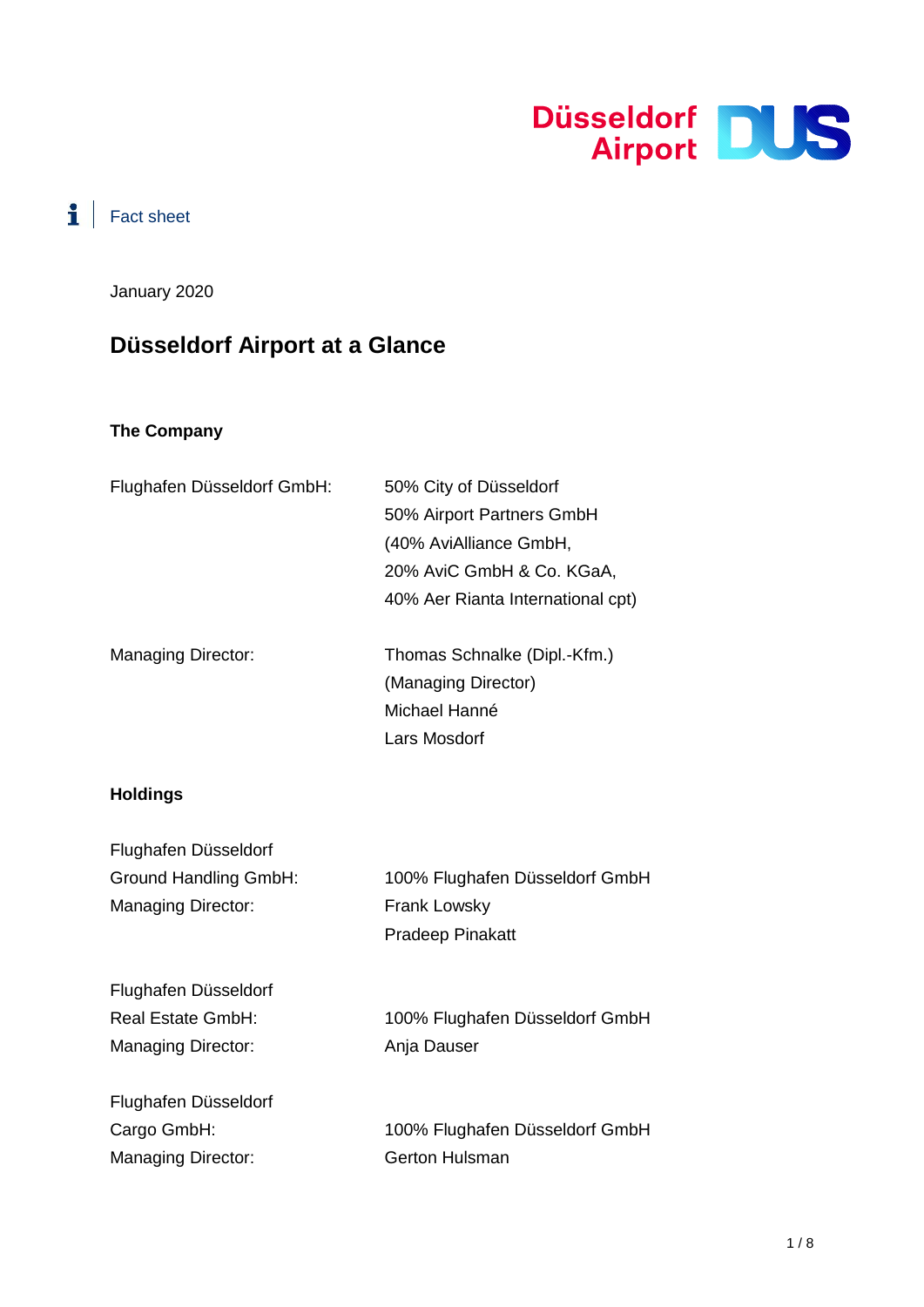

| Flughafen Düsseldorf          |                                               |
|-------------------------------|-----------------------------------------------|
| Security GmbH:                | 100% Flughafen Düsseldorf GmbH                |
| <b>Managing Director:</b>     | Dr. Timo Klein                                |
| SITA Airport IT GmbH:         | 70% SITA INC<br>30% Flughafen Düsseldorf GmbH |
| <b>Managing Director:</b>     | Guido Meyer                                   |
|                               | Patrik Schlepütz                              |
| <b>Flughafen Gesellschaft</b> |                                               |
| Mönchengladbach GmbH:         | 54,75 % EWMG                                  |
|                               | Entwicklungsgesellschaft der Stadt            |
|                               | Mönchengladbach mbH                           |
|                               | 25,24 % NEW Mobil und Aktiv                   |
|                               | Mönchengladbach GmbH                          |
|                               | 20 % Flughafen Düsseldorf GmbH                |
|                               | 0,01 % Stadt Willich.                         |
| <b>Managing Director:</b>     | <b>Franz-Josef Kames</b>                      |
|                               |                                               |
|                               |                                               |

### **Traffic Results 2019**

| Passengers:       |  |
|-------------------|--|
| Flight movements: |  |

25.5 million 225,935 departures and arrivals

Passengers / daily average:  $70,000$ 

| Flight movements /                                             |     |
|----------------------------------------------------------------|-----|
| daily average                                                  | 620 |
| making DUS the largest airport in North Rhine-Westphalia (NRW) |     |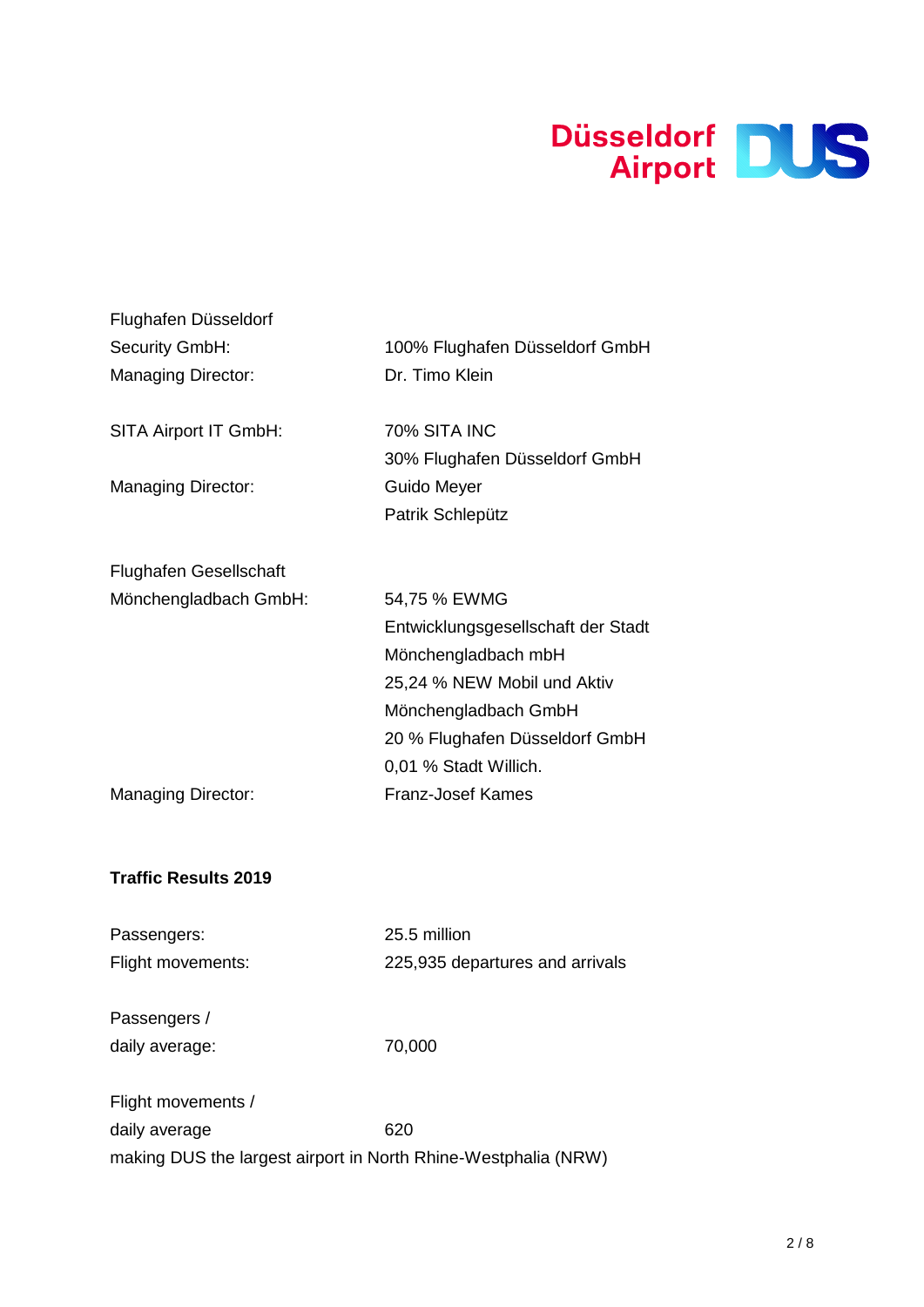

#### **Traffic Distribution**

|  | 32 % of all trips are business-related |  |  |
|--|----------------------------------------|--|--|
|  | 68 % are personal                      |  |  |

| Destinations total: | 200 in 55 countries |
|---------------------|---------------------|
|                     |                     |

Germany destinations: 11

Airlines: 70

| Catchment Area  |                       |
|-----------------|-----------------------|
| 50 kilometers:  | 9.2 million residents |
| 100 kilometers: | 18 million residents  |

#### **Financial Results 2018**

| Revenue:       | 474,5 million EUR   |
|----------------|---------------------|
| Balance sheet: | 1,135.4 million EUR |
| Fixed assets:  | 1,066.0 million EUR |
| Investments:   | 80.2 million EUR    |
| Depreciation:  | 76.0 million EUR    |
| Annual profit: | 59.1 million EUR    |

#### **Infrastructure**

# **Runway System**

Runway South: 3,000 meters, 05R/23L (main runway)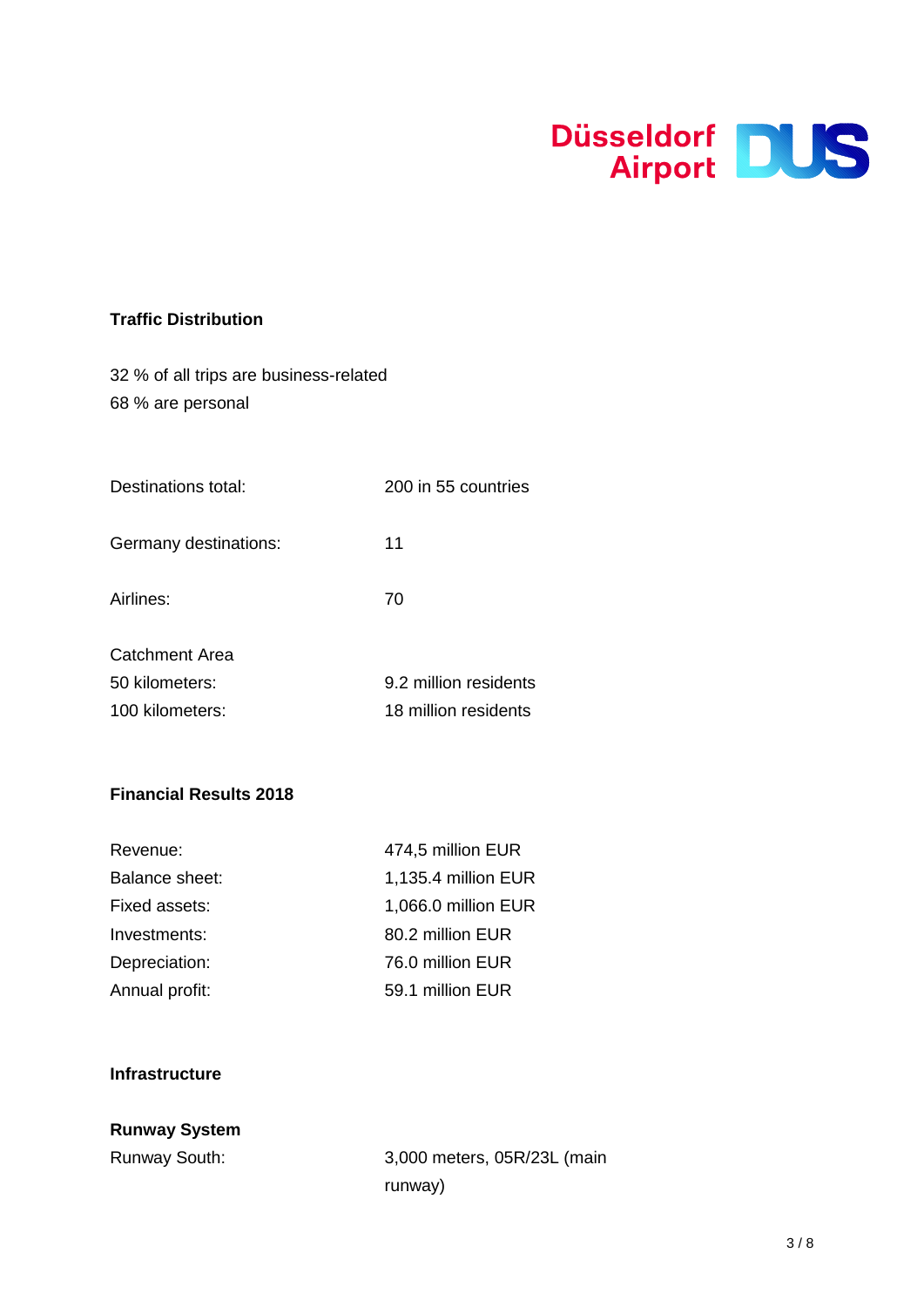

| Runway North:       | 2,700 meters, 05L/23R (parallel)   |
|---------------------|------------------------------------|
|                     | runway)                            |
| Transversal runway: | 1,630 meters, 15/33 ("temporarily" |
|                     | closed")                           |

| <b>Terminal Building</b> |                               |
|--------------------------|-------------------------------|
| Check-In Hall            |                               |
| Length:                  | 400 meters                    |
| Width:                   | 90 meters                     |
| Height:                  | 20 meters (clear height roof) |
| Check-in counters:       | 139                           |
| SkyTrain:                | 2 stations                    |
| Investment volume:       | 400 million EUR               |
|                          |                               |
| <b>Terminal A</b>        |                               |
| Length:                  | 202 meters                    |
| Width:                   | 45 meters                     |
| Boarding bridges:        | 10                            |
|                          |                               |
| <b>Terminal B</b>        |                               |
| Length:                  | 171 meters                    |
| Width:                   | 56 meters                     |
| Boarding bridges:        | 9                             |
|                          |                               |
| <b>Terminal C</b>        |                               |
| Length:                  | 162 meters                    |
| Width:                   | 52 meters                     |
| Boarding bridges:        | 8                             |
|                          |                               |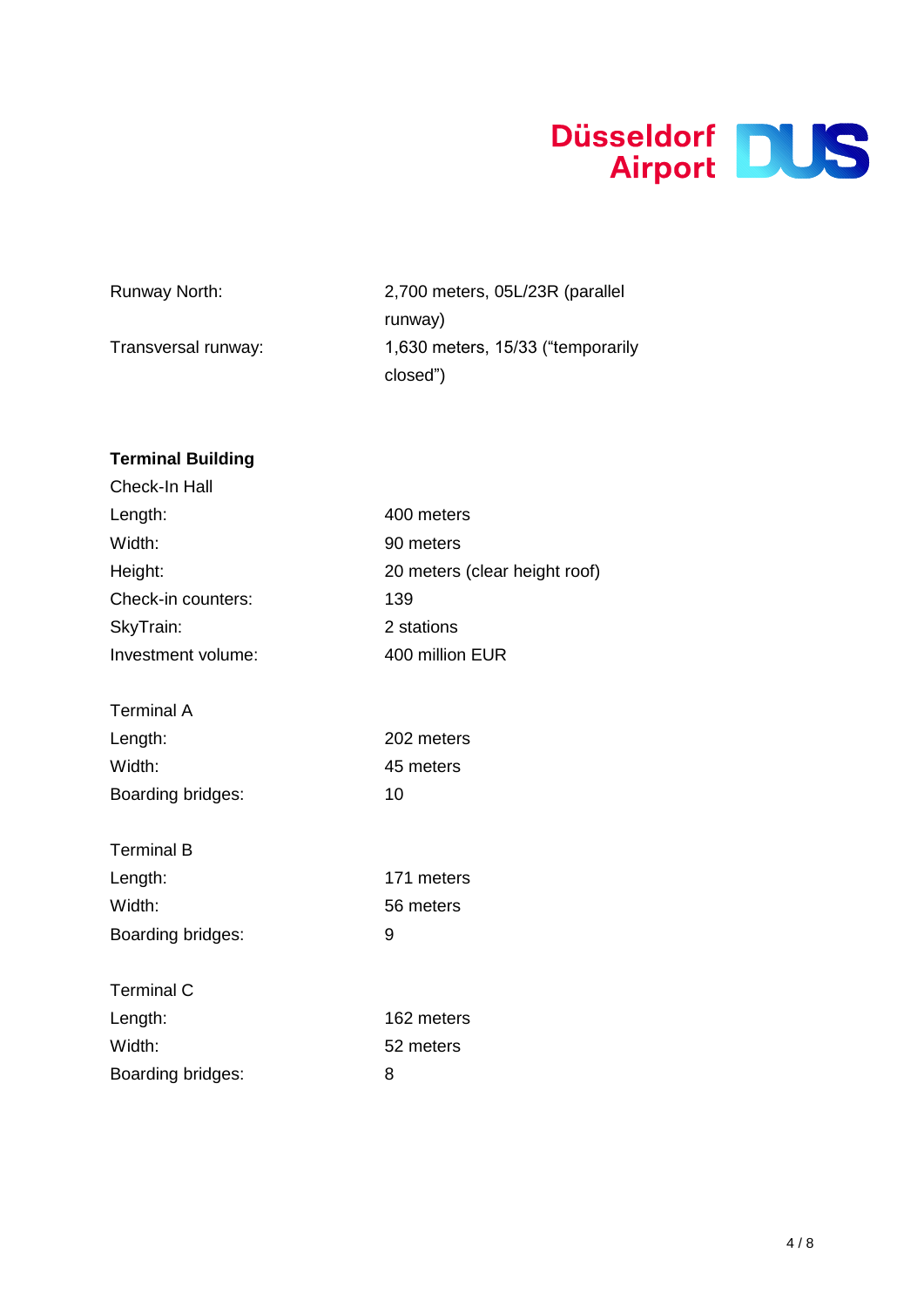

| Baggage sorting system: | 100 % multistage baggage control   |
|-------------------------|------------------------------------|
|                         | system; 2 baggage sorting halls,   |
|                         | handling capacity of 10,000 pieces |
|                         | per hour each                      |
| Baggage claims:         | 19                                 |

# **Shopping / Eateries**

| Retail:   | 60 shops                        |
|-----------|---------------------------------|
| Eateries: | 40 restaurants, bars, and cafés |

### **Site / Positions:**

| Airport premises:  | 6,063,141 square meters  |
|--------------------|--------------------------|
| Tarmac:            | 758,647 square meters    |
| Airplane hangars : | 89 spots in 27 buildings |

# **Parking**

| Total parking spots: | approximately 20,000, |  |
|----------------------|-----------------------|--|
|                      | around 17,000 covered |  |

### **Train Station Düsseldorf Flughafen:**

| Trains per day: | 400 at Düsseldorf Flughafen      |
|-----------------|----------------------------------|
| Station,        |                                  |
|                 | plus 50 trams at the underground |
|                 | terminal                         |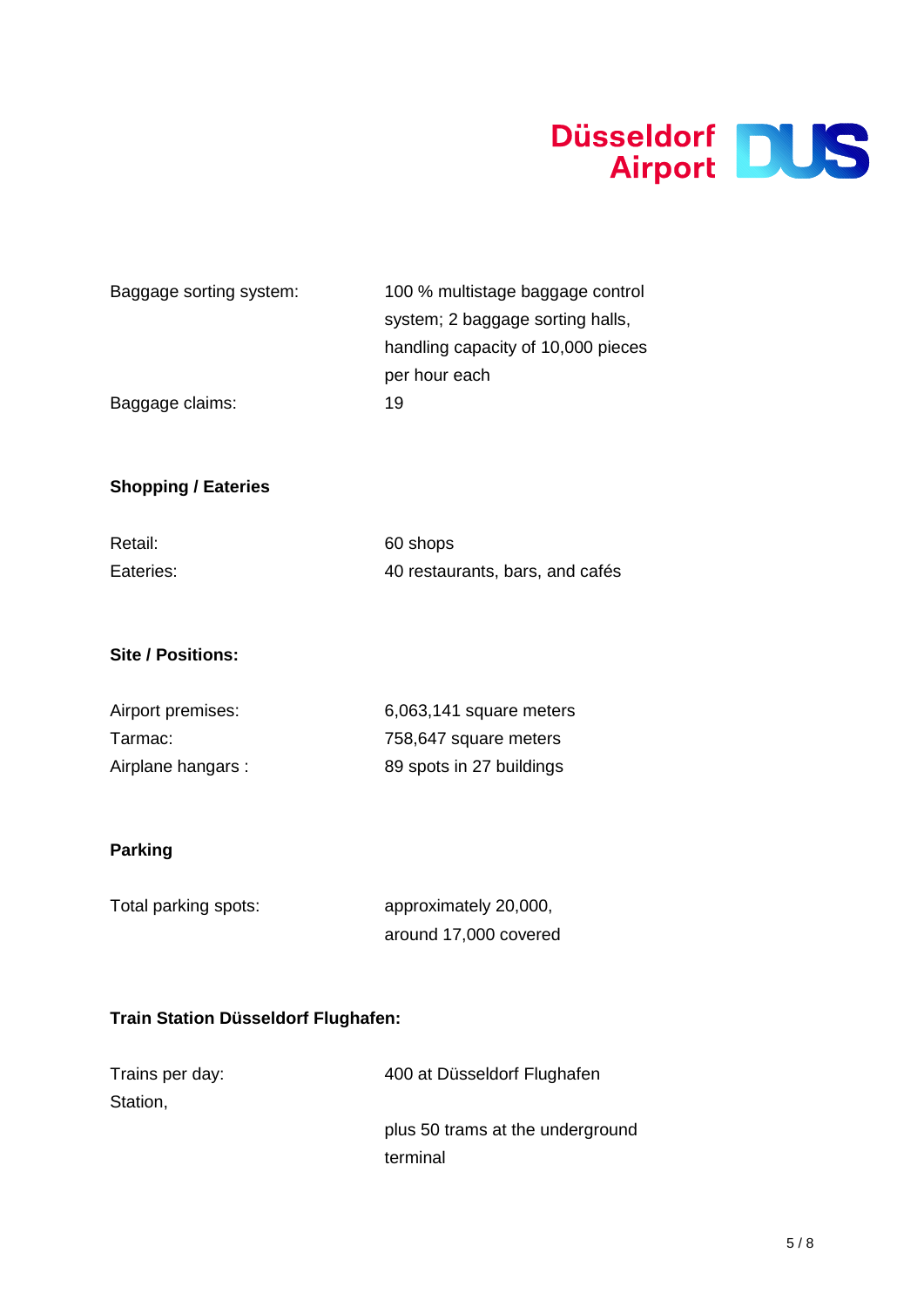

| Train options:     | ICE (Intercity Express), IC/EC       |  |
|--------------------|--------------------------------------|--|
|                    | (Intercity / Eurocity), RE (Regional |  |
|                    | Express), RB (Regional Bahn =        |  |
|                    | regional train), tram                |  |
| Train tracks:      | 3                                    |  |
| Railtrack systems: | 2 long distance tracks,              |  |
|                    | 2 tram tracks,                       |  |
|                    | 2 continuous main tracks             |  |
| SkyTrain:          | 1 station                            |  |

# **SkyTrain**

| Trains:                      | 5 trains with 2 cars each, 1 special |
|------------------------------|--------------------------------------|
|                              | vehicle                              |
| System:                      | Automatic driver-less                |
| Length:                      | Approximately 2.7 kilometers         |
| Stations:                    | Train Station, Car Park 4,           |
|                              | Terminal $A/B$ ,                     |
|                              | Terminal C                           |
| Passenger capacity:          | 2,000 per hour / each direction      |
|                              | 80 per train                         |
| Beginning date of operation: | <b>July 2002</b>                     |

# **Passenger Transportation Arrivals**

| Car (individual):      | 52%   |
|------------------------|-------|
| Public transportation: | 22%   |
| Taxi:                  | 21%   |
| Misc.:                 | $5\%$ |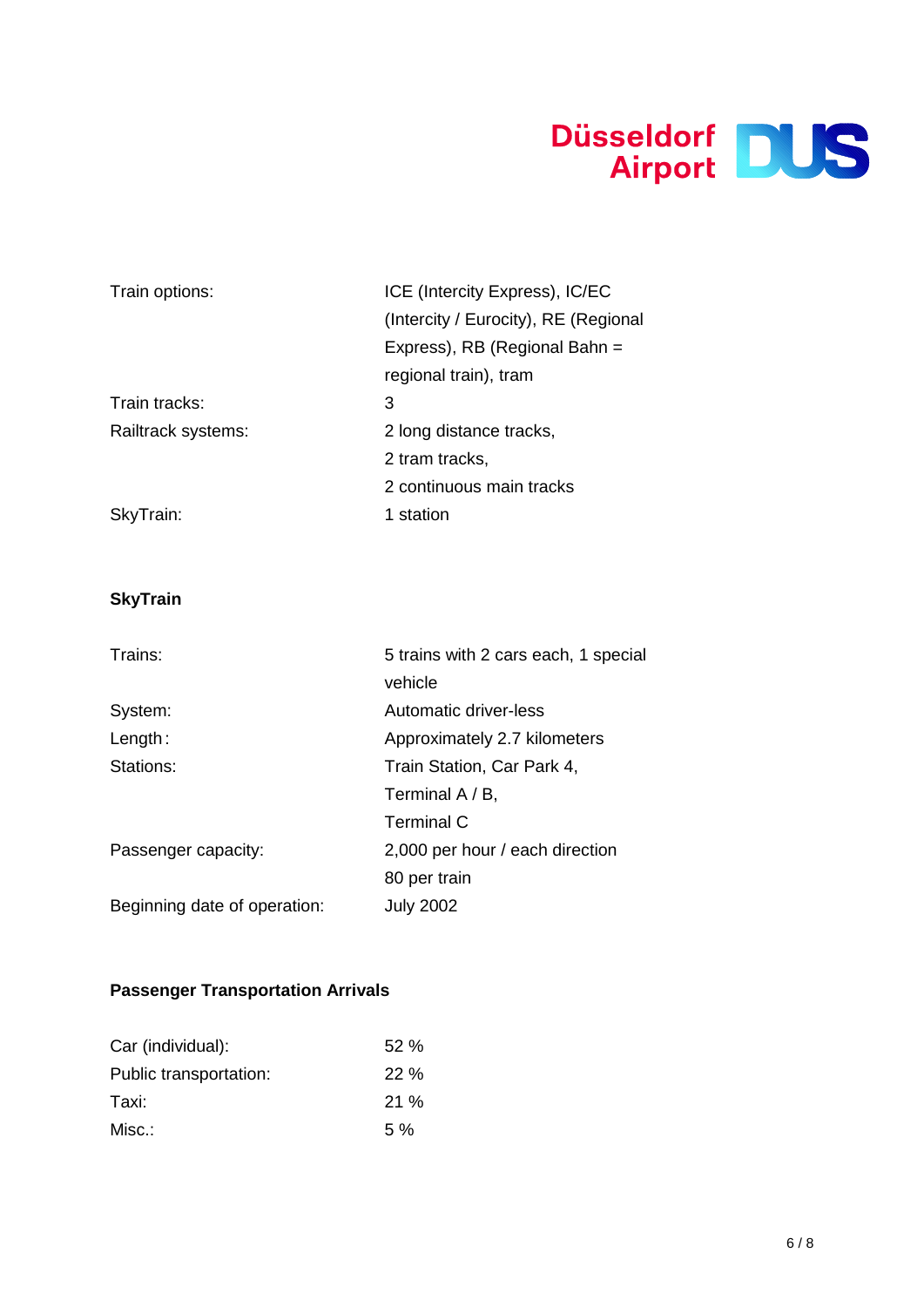

#### **Awards:**

Düsseldorf Airport and its subsidiaries have received numerous national and international awards in the past years. Among them:

2014 "eDreams Airport Ranking 2014" from the e-commerce travel company "eDreams", chosen by customers as the most popular international airport

2012 "Skytrax World Airport Award" from London-based consulting firm Skytrax. Category: "Best Regional Airport in Europe"

2011 "Skytrax World Airport Award" from London-based consulting firm Skytrax. Category: "Airport Staff Service Excellence Europe"

2006 "Business Traveller Award 2006" from business travel magazine *Business Traveler*. Award: "Best German Airport in its Category"

2006 "Achievement Award" from Emirates Airlines, awarded to Flughafen Düsseldorf Ground Handling GmbH for excellence in ground handling services

2004, 2002 "Germany's Best Airport" from *Capital* magazine – winner of Capital airport test

2002 Second place: "Most Improved Airports" in worldwide survey by International Air Transport Association (IATA)